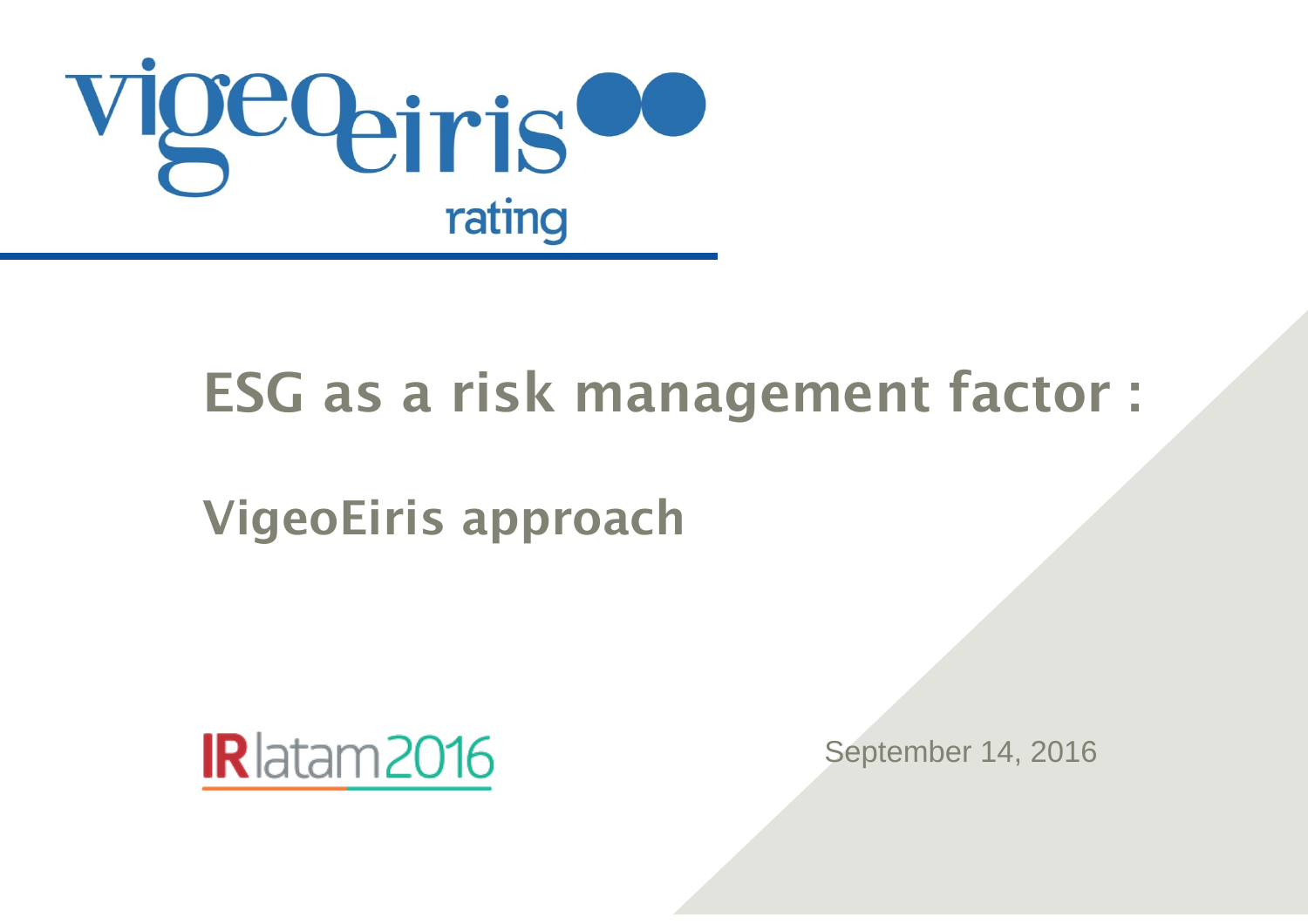#### ESG management: Why this matters

#### Intangible assets and business value



**Our Mission Statement:**

We assess the degree to which companies and public corporations take into account environmental, social and governance objectives, which constitute risk factors for them in the definition and implementation of their strategy and policies.

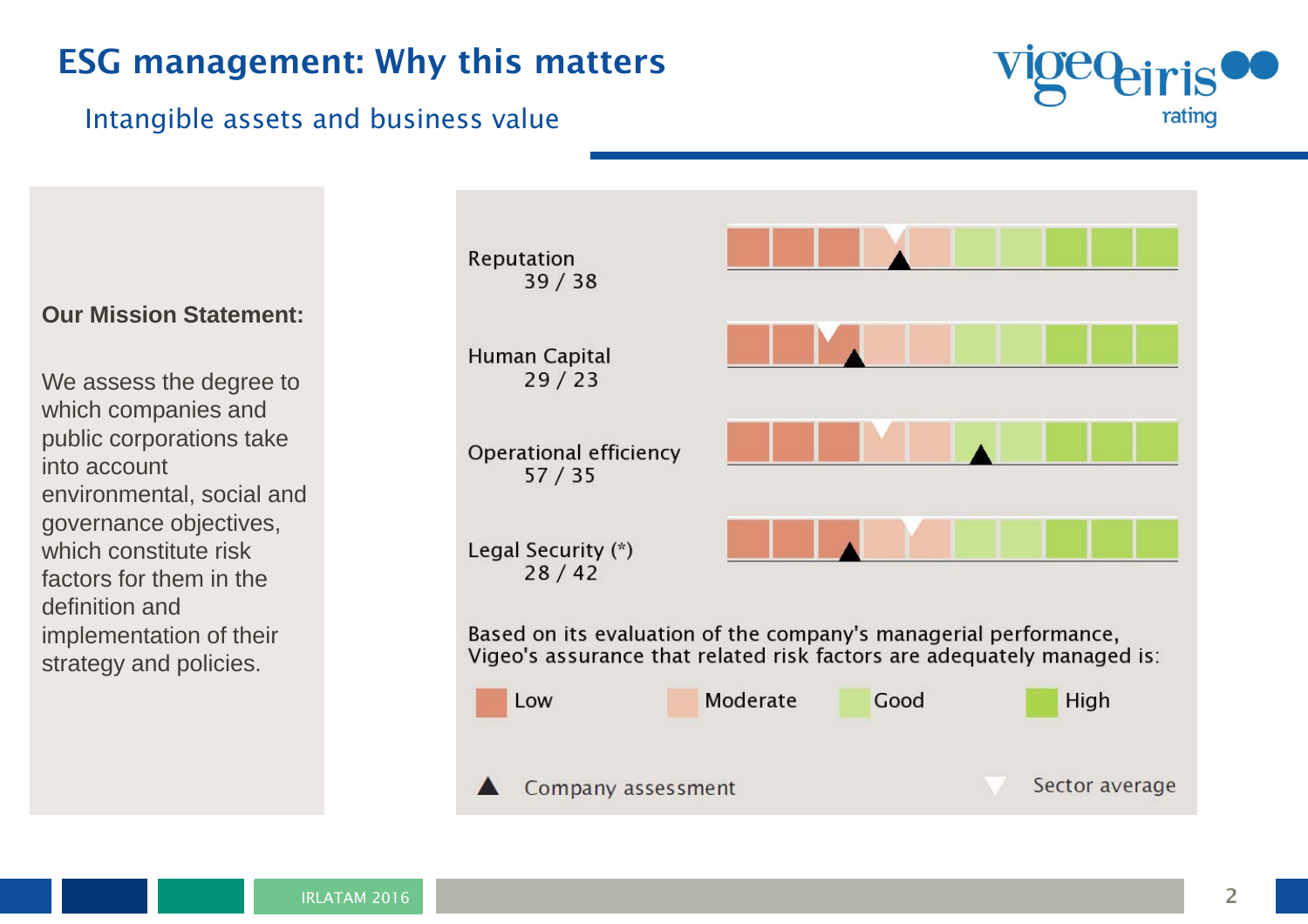#### How the management of ESG factors may affect company assets value





Figure 11. At the Tipping Point of Full-Time Employee Reduction (million)

Source: ECB, United States Bureau of Labor Statistics, Citi Research estimates

Citigroup analysts predict a 40% to 50% staff reduction from pre-crisis highs, due to the impact of financial crisis and the increase of technology and automation processes in the banking sector.

#### **BANKING JOB LOSS SURVEY**  $\mathbf{a}$ **JOB LOSSES AND RESTRUCTURING**

PROCESS IN THE FINANCIAL SECTOR



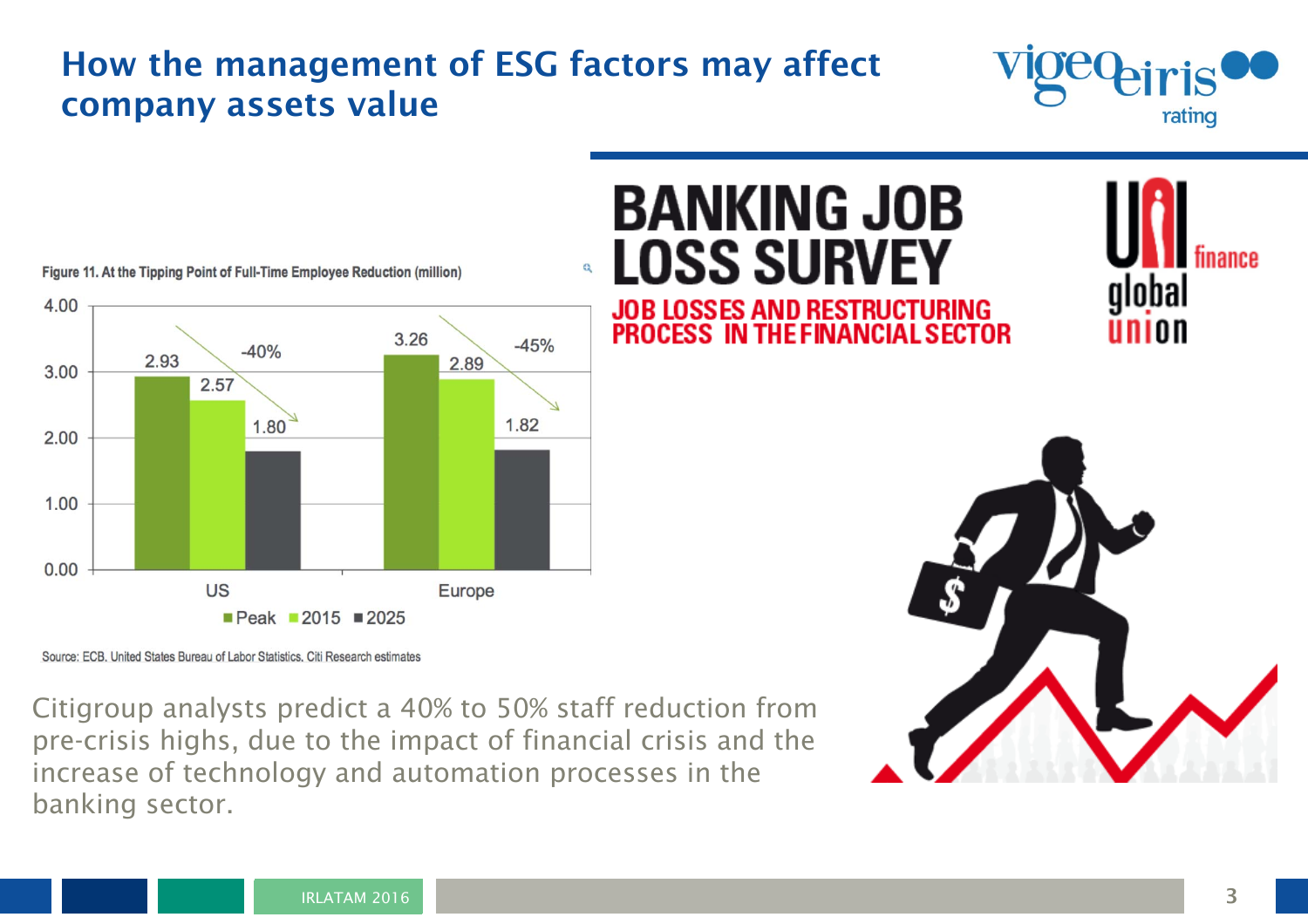#### Key ESG issues in the banking sector



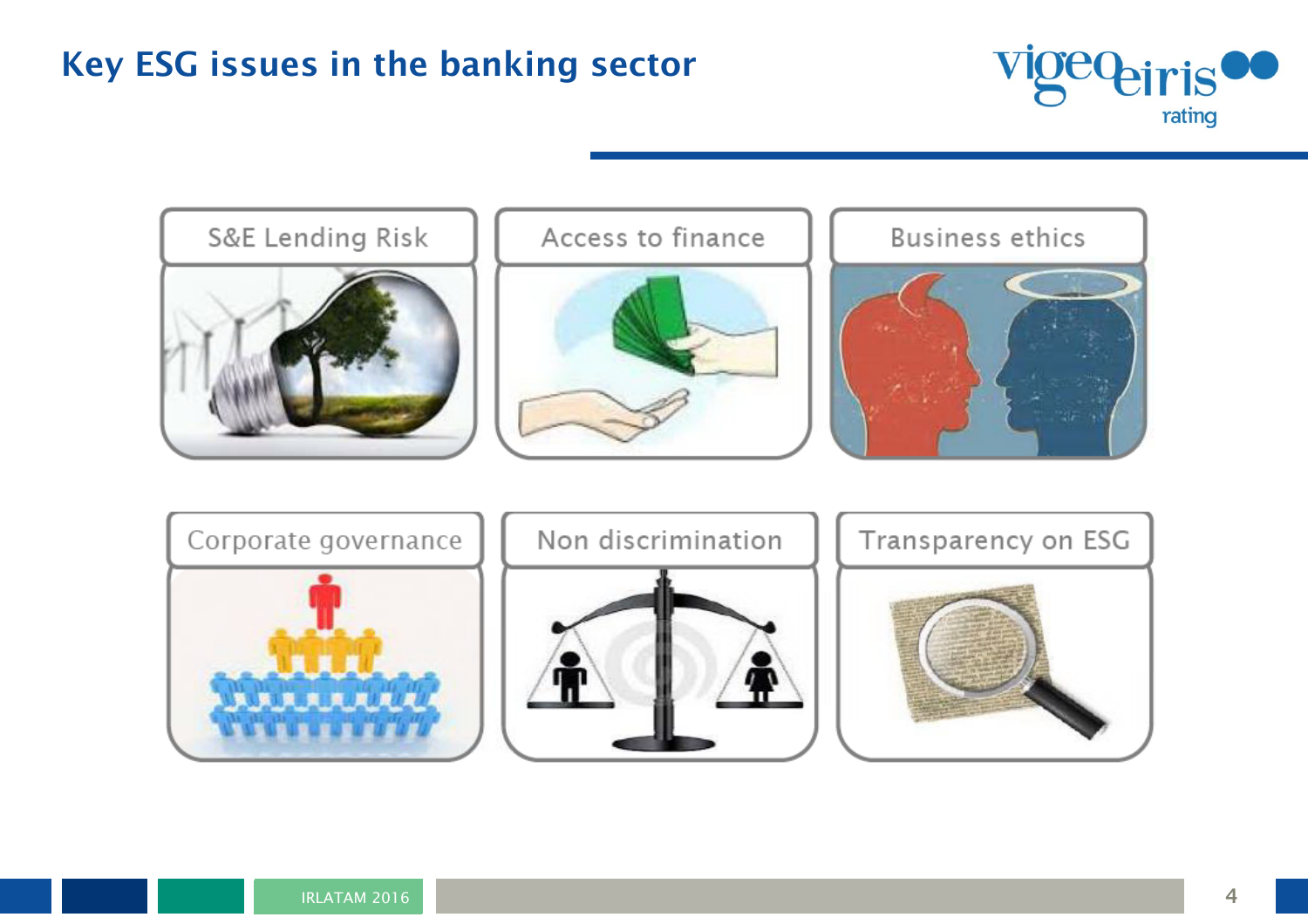#### Focus on «G» : governance at the heart of CSR





INTEGRATED GOVERNANCE is "the system by which companies are directed and controlled, in which sustainability issues are integrated in a way that ensures value creation for the company and beneficial results for all stakeholders in the long term".

Source : "Integrated Governance: a New Model of Governance for Sustainability" issued by United Nations (UNEP) 2014

Example of VigeoEiris indicators to assess the level of integration of sustainability in the governance model :

- − Top-level responsibilities over CSR
- − Skills and expertise of non-executive directors (including CSR)
- − Review of CSR issues at Board level
- − Inclusion of CSR risks in the scope of the company's internal controls system
- − External assurance of CSR reporting
- − Presentation of the company's CSR strategy to shareholders and investors
- − Board's attitude towards CSR-related shareholder resolutions
- − Performance conditions (including CSR factors) to determine the variable remuneration for Executives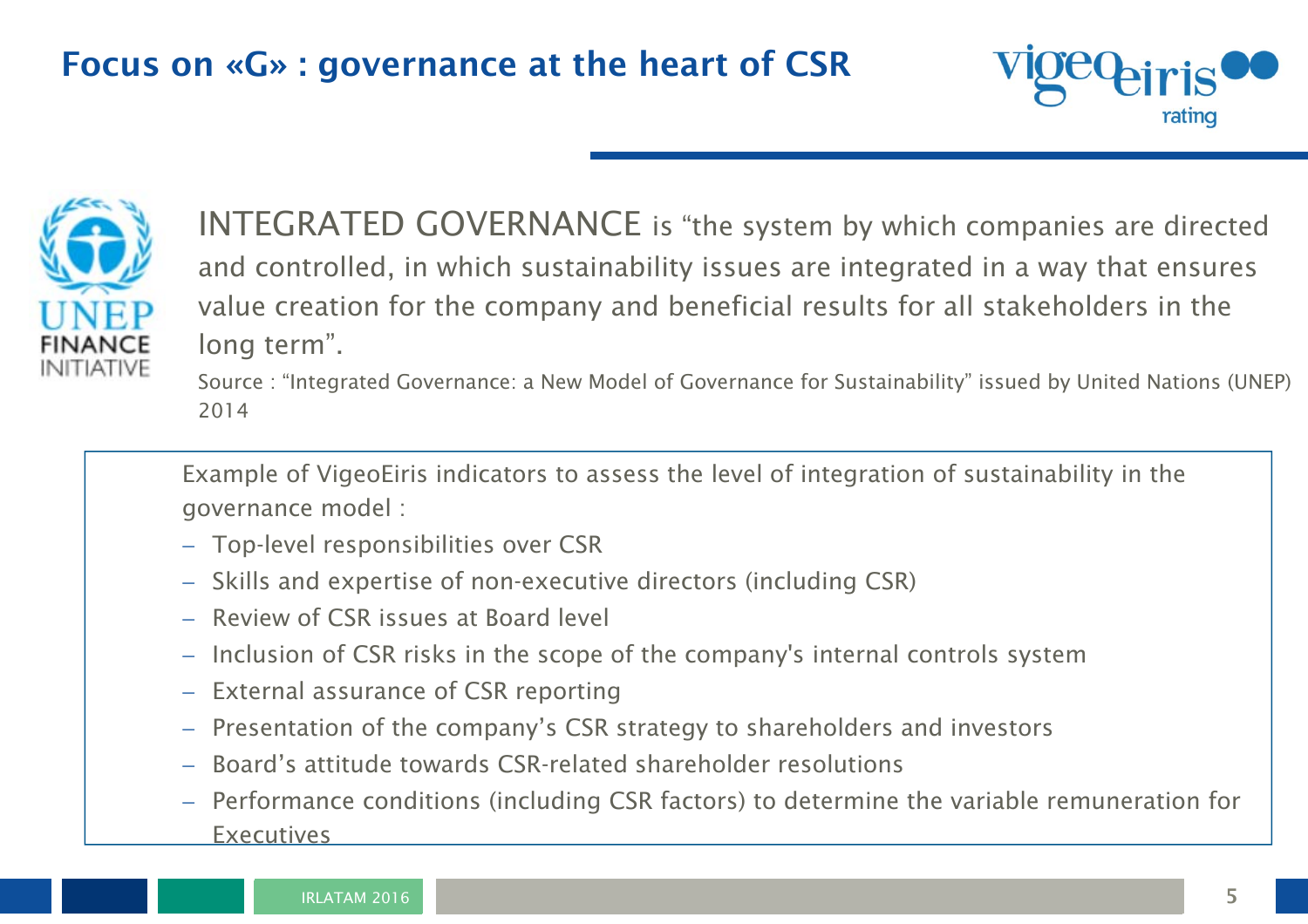### VigeoEiris universe of Latin American financial institutions (as of today)





CSR performances – main findings :

- Level of disclosure on ESG practices can be improved, being at 49% (Europe: 64%; NAM: 56%; AP: 52%).
- On average the level of transparency appear higher on customer management and business ethics.



Five out of the 70 companies in the ranking are Financial institutions based in Latin America.